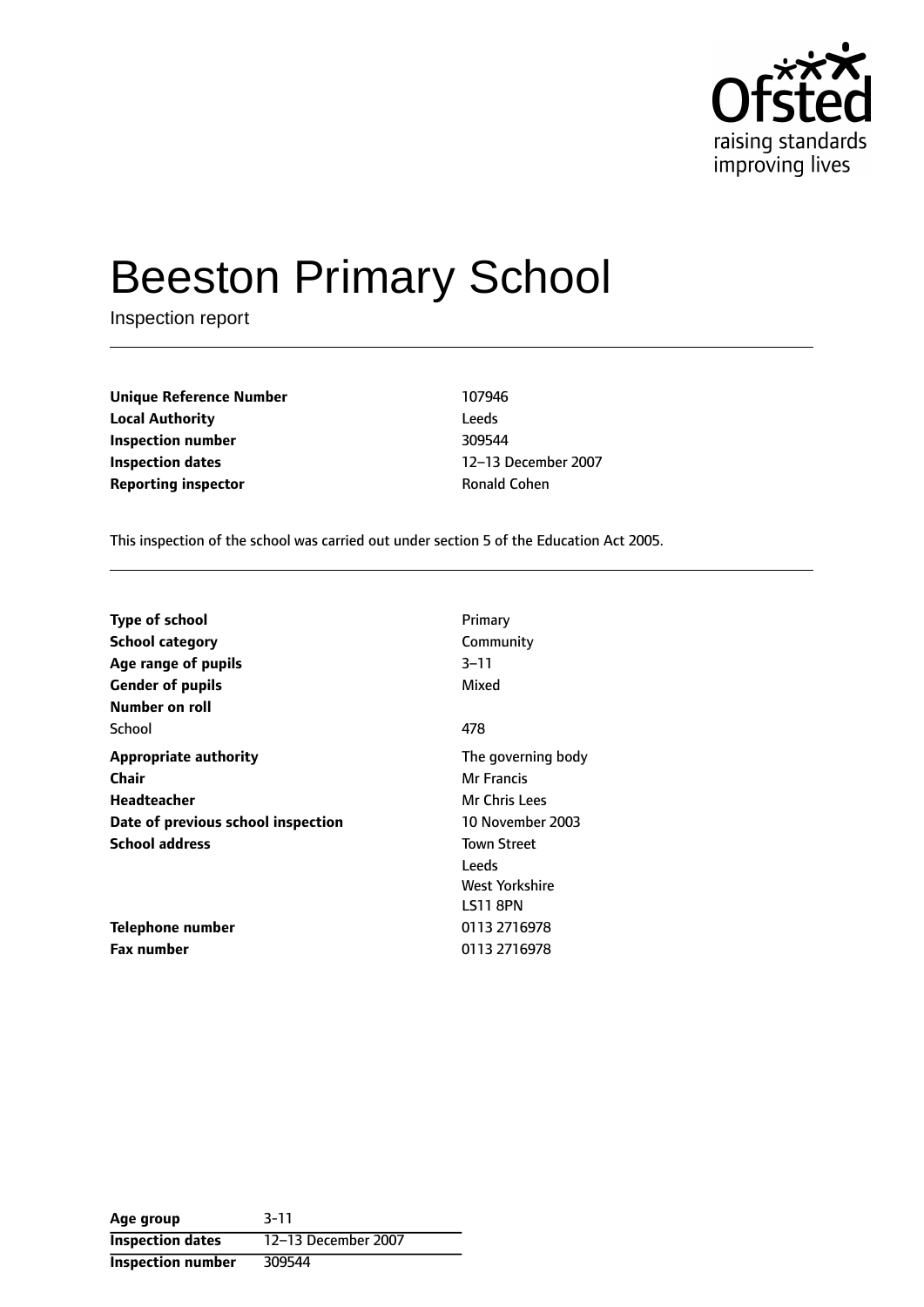.

© Crown copyright 2007

#### Website: www.ofsted.gov.uk

This document may be reproduced in whole or in part for non-commercial educational purposes, provided that the information quoted is reproduced without adaptation and the source and date of publication are stated.

Further copies of this report are obtainable from the school. Under the Education Act 2005, the school must provide a copy of this report free of charge to certain categories of people. A charge not exceeding the full cost of reproduction may be made for any other copies supplied.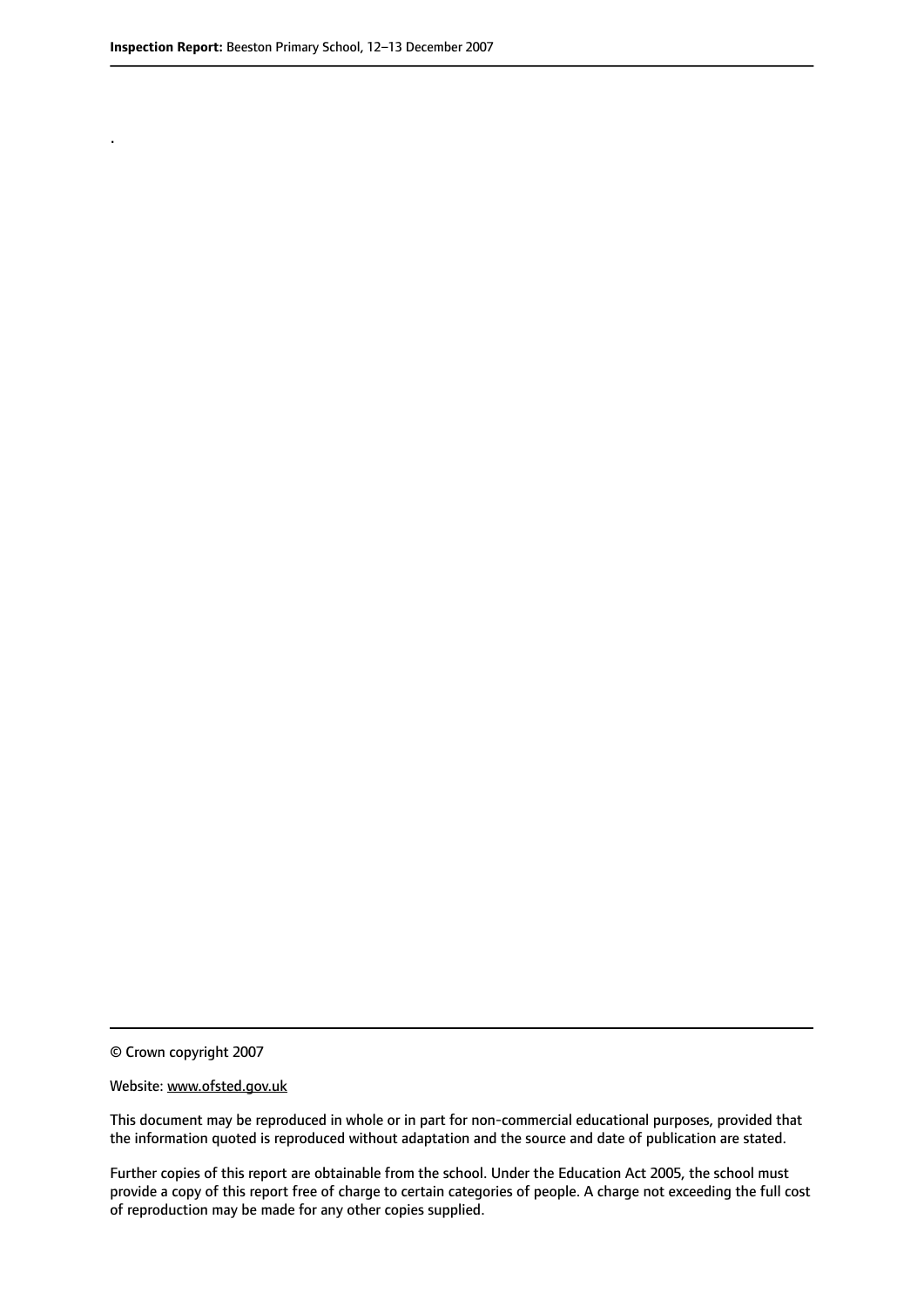# **Introduction**

The inspection was carried out by three Additional Inspectors.

#### **Description of the school**

Beeston Primary is a larger than average sized primary school on a split site in south Leeds. Almost 90% of pupils are from White British backgrounds. The school serves a mixed community that includes an area of significant social and economic disadvantage. The proportion of pupils entitled to free school meals is average. The proportion of pupils with learning difficulties and/or disabilities is a little below average. The school holds a range of awards, including Investors in People, Activemark Gold and Level 2 Healthy Schools. The headteacher took up post in September 2007.

#### **Key for inspection grades**

| Grade 1 | Outstanding  |
|---------|--------------|
| Grade 2 | Good         |
| Grade 3 | Satisfactory |
| Grade 4 | Inadequate   |
|         |              |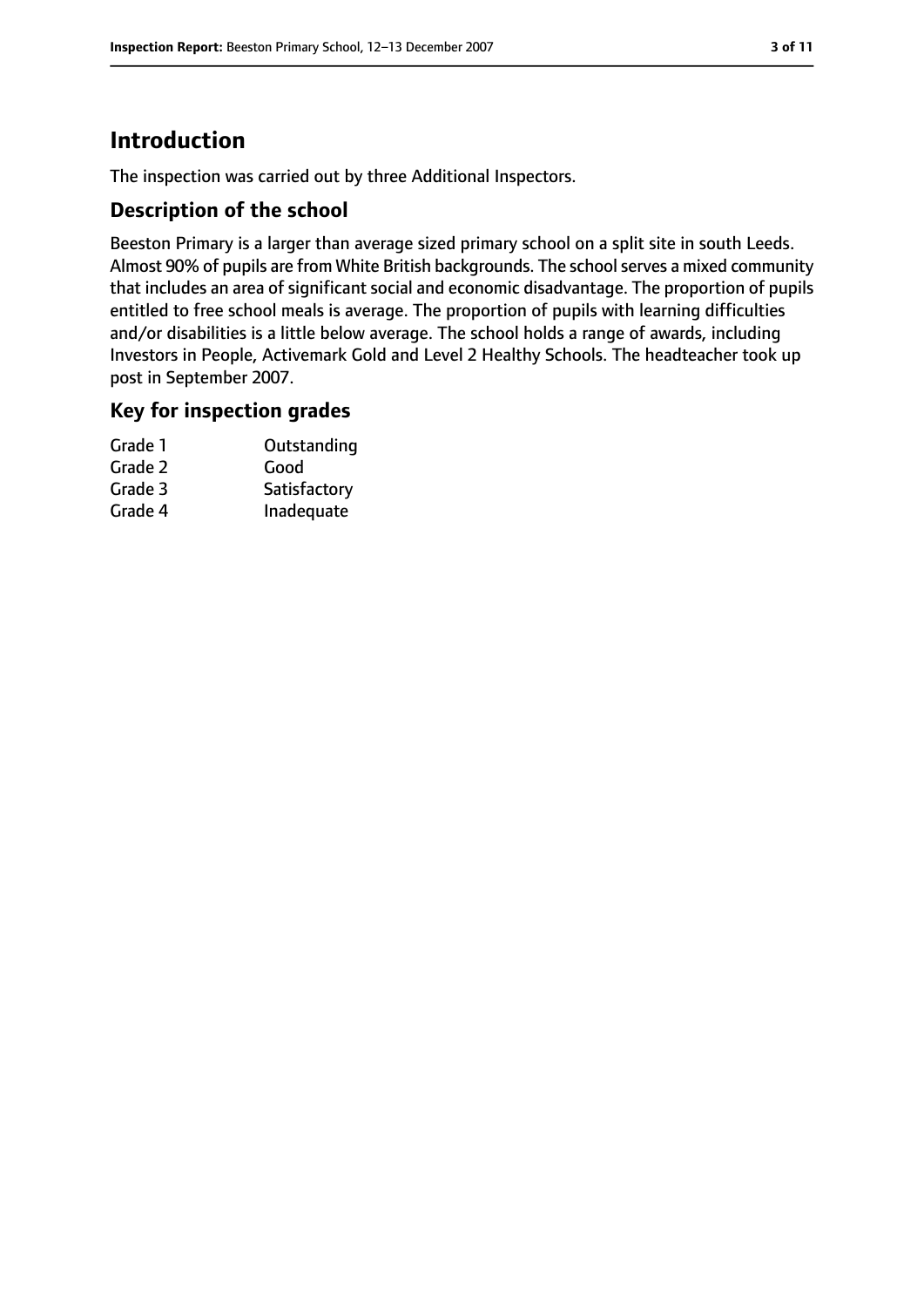# **Overall effectiveness of the school**

#### **Grade: 2**

This is a good school, in which pupils make good progress both academically and socially. Parents rate the school highly and appreciate the good level of care given to their children, saying they are always happy to go to school. The school has a very warm and caring atmosphere. Pupils enjoy good relationships with the staff and say they like their teachers and the way they help them to learn. Pupils, consequently, have positive attitudes to learning and achieve well. Pupils arrive at school with skills which are lower, or much lower, than average. By the time they leave school, they reach above average standards in English and average standards in mathematics. Standards in science, however, are below average. The school is aware of this and has set appropriate strategies to raise standards. Overall, pupils, including those with learning difficulties and/or disabilities, make good progress. There are several reasons for this.

First, good quality teaching ensures good learning. In the best lessons, teachers regularly assess pupils to find out what they already know and can do and use this information particularly skilfully to make sure that the curriculum is matched closely to their varying learning needs. This ensures that activities and tasks given to pupils of all abilities consistently challenge them to reach higher learning targets. These effective practices, however, are not always adopted consistently in all classes and lessons. The more able pupils could sometimes achieve more than they do.

Second, pupils enjoy learning. This is because the curriculum includes a good range of enriching experiences, both in lessons and beyond the normal school day. This is one of the reasons why pupils talk with such enthusiasm about school life.

Furthermore, pupils' good personal development, along with their good academic progress, is why they are so well placed to succeed at secondary school and to become responsible young adults of the future. Pupils' growing confidence and maturity are seen in the wide range of responsibilities that they eagerly undertake. They behave extremely well and are especially respectful and polite towards adults and one another.

A key factor in the school's success is the effective leadership of the headteacher. Making sure that every child is nurtured in a very caring and supportive environment so that they can reach their full potential, is never off his agenda. Staff are extremely committed and supportive. They play a crucial part in the school's continued success.

The school has an accurate view of its own effectiveness and provides good value for money. Governors provide good support and challenge. Finances are well managed. This, along with the effective steps taken to promote improvement since the previous inspection, demonstrates that the school has a good capacity to improve in the future.

#### **Effectiveness of the Foundation Stage**

#### **Grade: 2**

Most children begin school with reduced communication skills. Their achievement is good because teaching and learning in the Foundation Stage are good and in some aspects, such as the development of social skills, they are outstanding and meet children's needs well. Children make good progress in all areas of learning and especially in their social and linguistic development. Parents say they are very happy about this.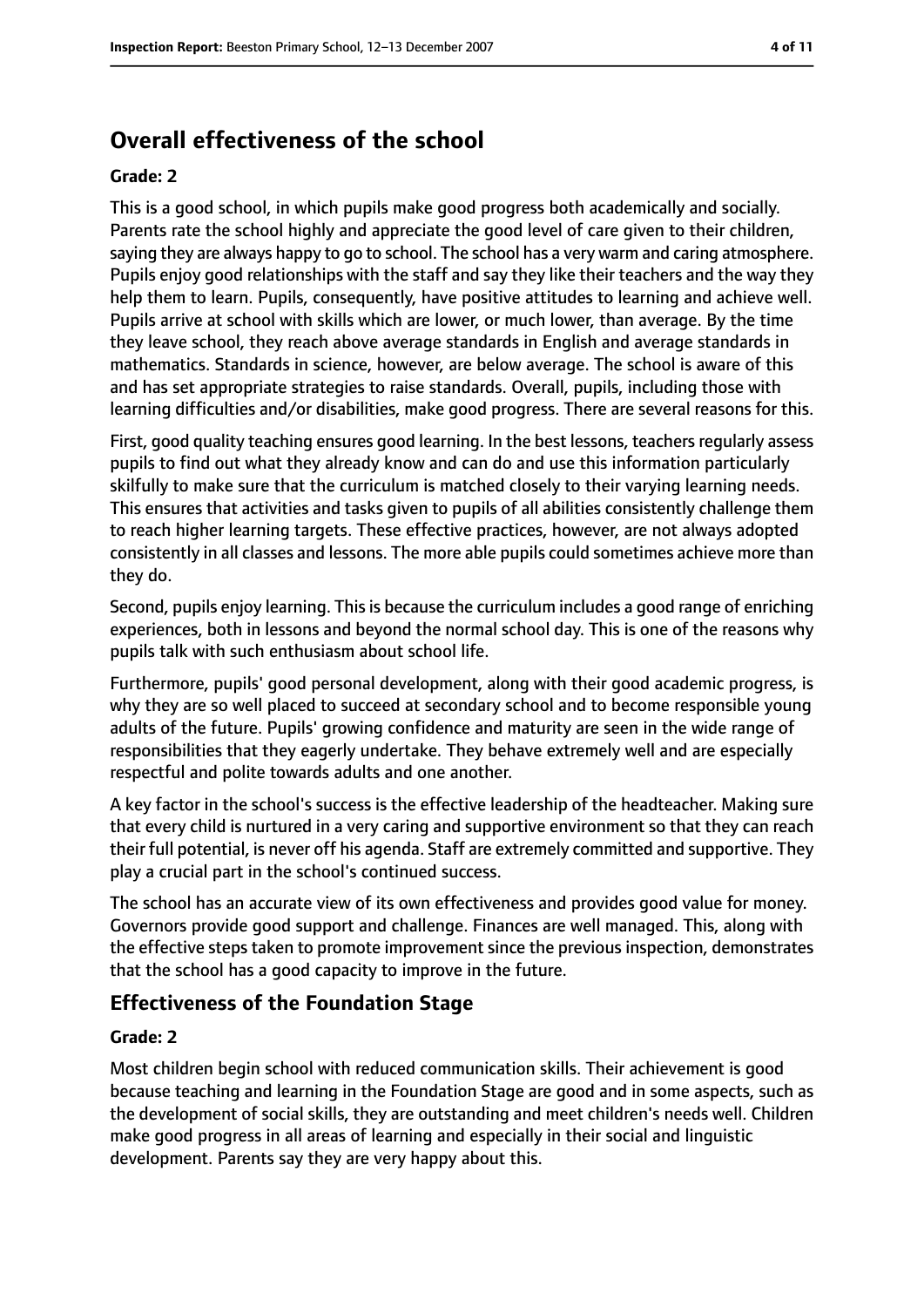Children soon learn to have fun together, care for each other and begin to look after themselves. They respond particularly well to the high quality teaching that motivates and engages them in learning, for example, how to match letters to sounds. The school works hard to ensure children's health and safety and staff have created an exciting environment for learning, despite the limitations of an ageing nursery building. New leadership hasrejuvenated the arrangements for assessment, monitoring, tracking and setting targets for children. This is minimising effectively the impact of the split site on the overall effectiveness of a smooth transition through the Foundation Stage.

### **What the school should do to improve further**

- Raise standards in science.
- Develop strategies to help the more able pupils to attain their best possible levels.
- Replicate the best features of teaching throughout the school by, for example, using tracking data more effectively.

# **Achievement and standards**

#### **Grade: 2**

Children's good progress in the rich, well organised Foundation Stage environment means that the majority enter Year 1 with skills that are only just below those expected for their age. This progress is built on well in Key Stage 1, resulting in broadly average standards by the end of Year 2, although mathematics is the weakest area of pupils' development and is slightly below national averages. By the end of Year 6, standards are average overall. However, there are differences in individual subjects. The unvalidated figures for 2007 show very good progress in English, where standards are above average. Good progress in mathematics results in pupils attaining average standards. However, standards in science remain below average. Nonetheless, from a below average starting point when they enter school, pupils' overall standards when they leave represent good achievement. Pupils with learning difficulties and/or disabilities make good progress because the support they are given meets their needs effectively.

# **Personal development and well-being**

#### **Grade: 2**

The school successfully promotes pupils' good personal development, including their spiritual, moral, social and cultural development. Parents comment that their children 'enjoy every day' and 'even want to go to school at weekends'. Despite this, attendance is only average because a number of families are still taking their children out of school for holidays in term time.

Pupils' self-esteem and confidence flourish in the happy, welcoming ethos of the school. Relationships are positive and pupils' behaviour is generally good. Pupils make a strong contribution to their school and wider community. They are enthusiastic participants in school productions. The school council is particularly effective in driving new initiatives forward and can point to improved school playground arrangements such as the ZoneParc as originating from their ideas. Pupils know what contributes to a safe, healthy lifestyle and enjoy the daily Wake Up, Shake Up exercise routines in class. They are making increasingly healthy choices in eating, influenced by the nutritious meals and fresh fruit and vegetables on offer in school. Pupils leave school with good social skills and positive attitudes to learning.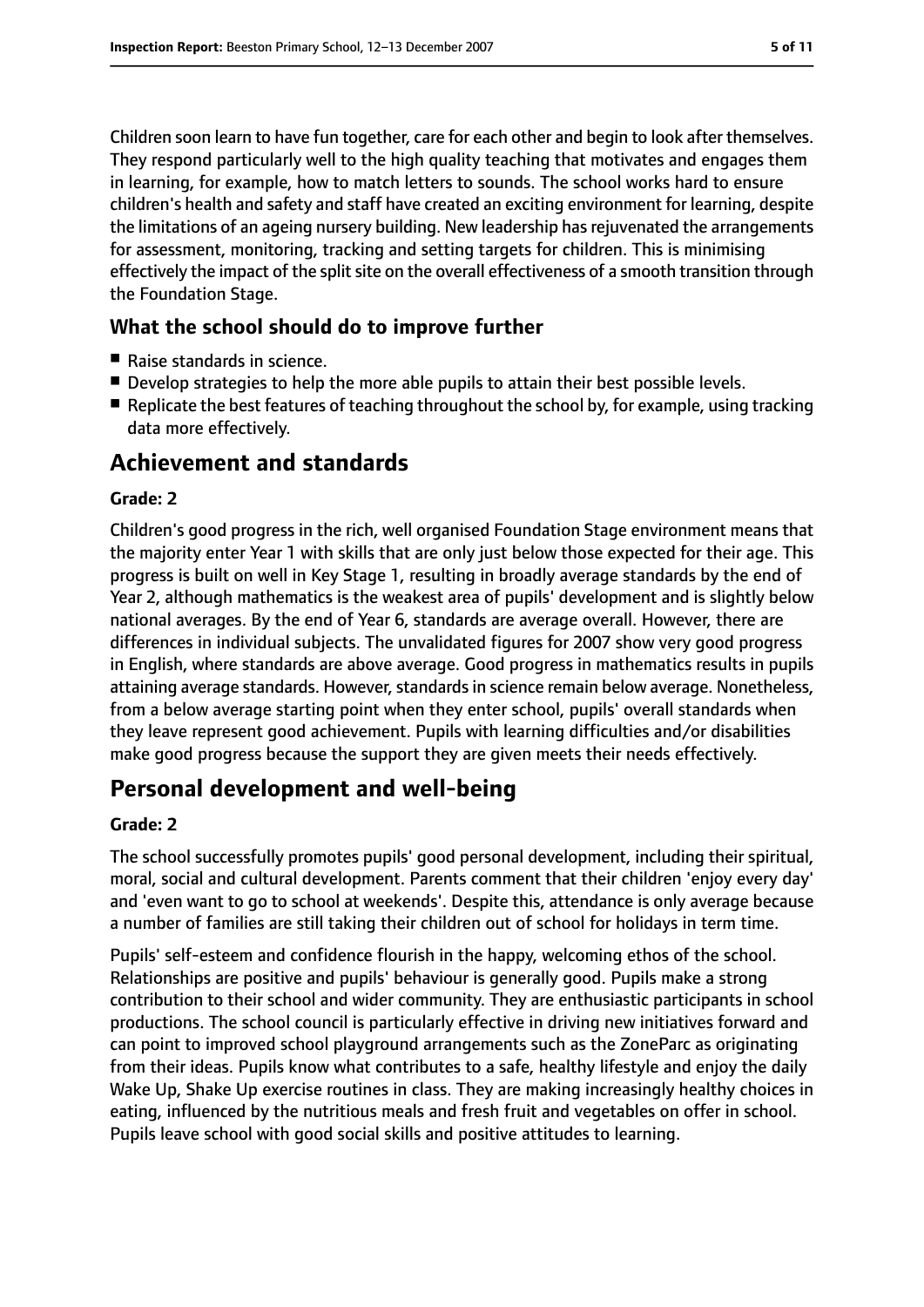# **Quality of provision**

# **Teaching and learning**

#### **Grade: 2**

The quality of teaching ranges from satisfactory to outstanding but is good overall, ensuring that pupils learn well. Teachers create an effective learning environment in which pupils thrive. Clear expectations are set and good relationships give pupils the confidence to contribute to lessons, particularly when answering questions and giving opinions. They take great care with the presentation of their work. Teaching assistants make a very positive contribution to ensuring pupils' progress, by effectively supporting individuals and groups. In all classes, teachers place a strong emphasis on developing the basic skills of speaking and listening. In the best lessons, pupils' learning is central to the planned activities and they are challenged to think logically. For example, in a Year 2 science lesson, children were investigating, discussing and predicting the possible effects of adding bulbs to electrical circuits. However, this process of pupils actively learning is not universally established in all lessons. Work is carefully planned, but is not always matched accurately enough to stretch fully the most able pupils. When marking work, teachers' comments praise pupils, but they do not always make it clear how well pupils are doing and what they need to do in order to improve.

#### **Curriculum and other activities**

#### **Grade: 2**

The good curriculum effectively motivates and stimulates pupils. The school's recent focus on promoting writing across the curriculum has been successful in developing the quality of pupils' work in English, whilst accelerating their progress. The school is aware that science provision needs development. It has begun to address this through a greater use of investigative science throughout the school, a focus on knowledge and understanding of the world in the Foundation Stage, and a science club for the more able girls in Year 6. These initiatives are beginning to impact on pupils' progress in science, though they are in the early stages of development.

Pupils make regular visits to places of interest in the local community, including a Sikh temple. Older pupils take part in residential visits to an activity centre. Pupils have access to a wide range of musical opportunities, including choir, instrumental tuition and participation in performances. A wide range of sporting and arts based extra-curricular activities, including a quilling and crocheting club, are popular and well attended.

#### **Care, guidance and support**

#### **Grade: 2**

The school's good care, guidance and support for pupils contribute significantly to their good achievement and personal development. A happy, caring atmosphere around the school nurtures the will to succeed and creates a secure environment where new pupils quickly settle to learn. Parents appreciate the way the whole staff team works together well to ensure pupils' well-being. The breakfast club provides a good start to the school day and is enhanced by the very able support of a rota of pupils. Pupils say they feel safe and valued and that their views and worries are listened to. They share, with their parents, concerns about some aspects of the school grounds and the school is seeking to resolve these.

Pupils with learning difficulties and/or disabilities are especially well supported by the school, which acts both alone and alongside outside health professionals and therapists. Arrangements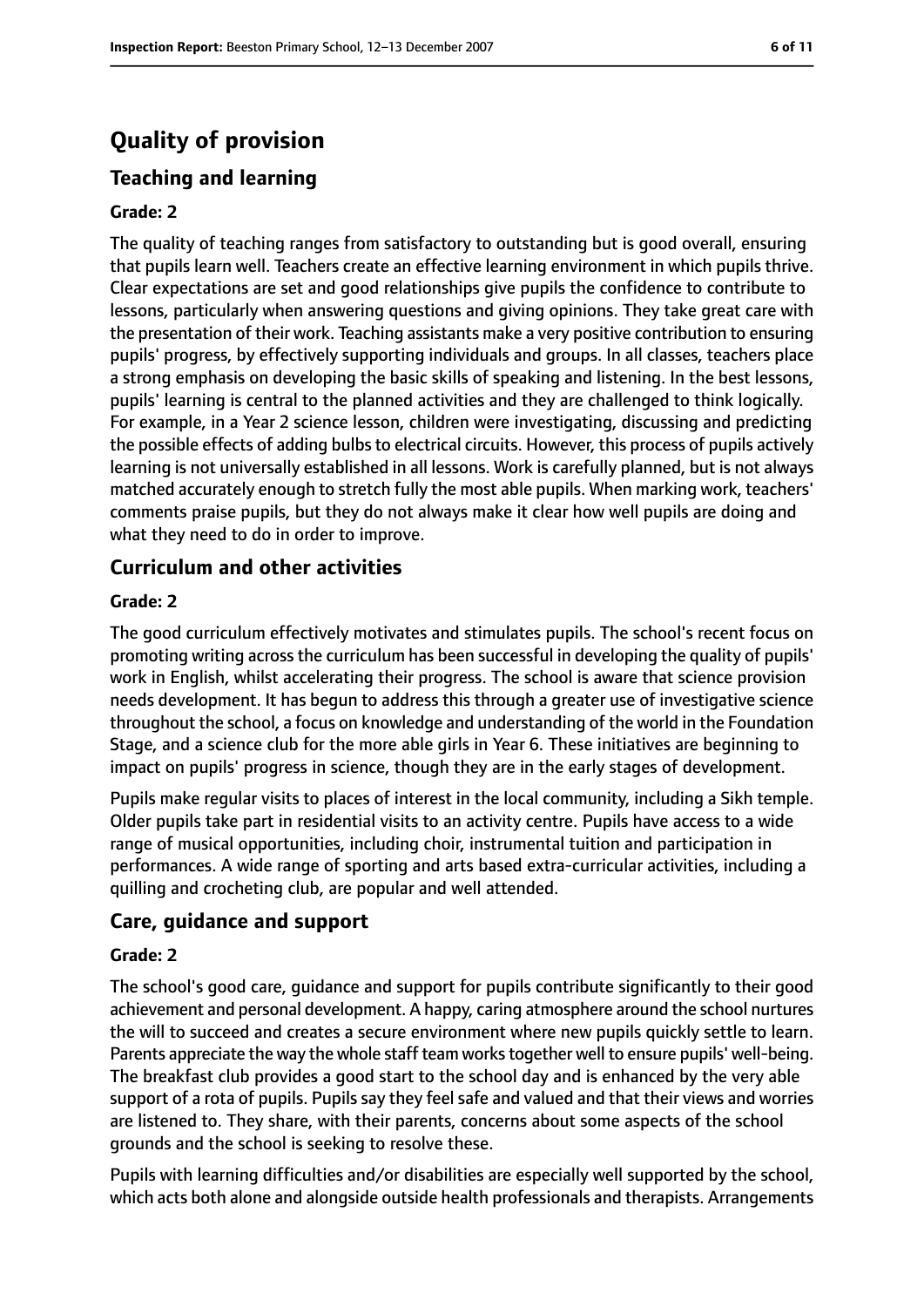for child protection, health and safety and safeguarding meet current requirements. The school recognises the need to update some of its training and procedures in this field. Good systems are in place to track and monitor each pupil's progress. However, not all class teachers are accustomed yet to making effective use of the data gathered to plan challenging targets for different groups of pupils.

# **Leadership and management**

#### **Grade: 2**

The newly appointed headteacher has built well on the school's previous successes. He augments these with his own style and vision which ensure good management and successful leadership. Ably supported by the deputy headteacher and other senior and middle managers, he sets clear direction for the work of the school. They make a strong team, which enjoys the support and the cooperation of the whole staff. There is a sharp focus on improving pupils' learning, progress and the standards they attain. This is set alongside the firm commitment to ensuring the highest levels of care and personal development. The tracking information about pupils' progress is good. However, this is not yet used sufficiently in classrooms to pinpoint where or how pupils' learning and progress could be better.

The headteacher's assessment of the school's provision, as set out in the school's self-evaluation documents, reflects his good knowledge and understanding of his school. Governance is good. Governors ask the right questions to hold the school to account for its performance and check regularly for themselves how well it is doing. Monitoring and evaluation are thorough and rigorous. Any dips in performance are quickly identified and action taken to remedy them. The school is aware of the need to use links with the local community, particularly linking with other local schools, to enhance successfully the learning opportunities presented to pupils.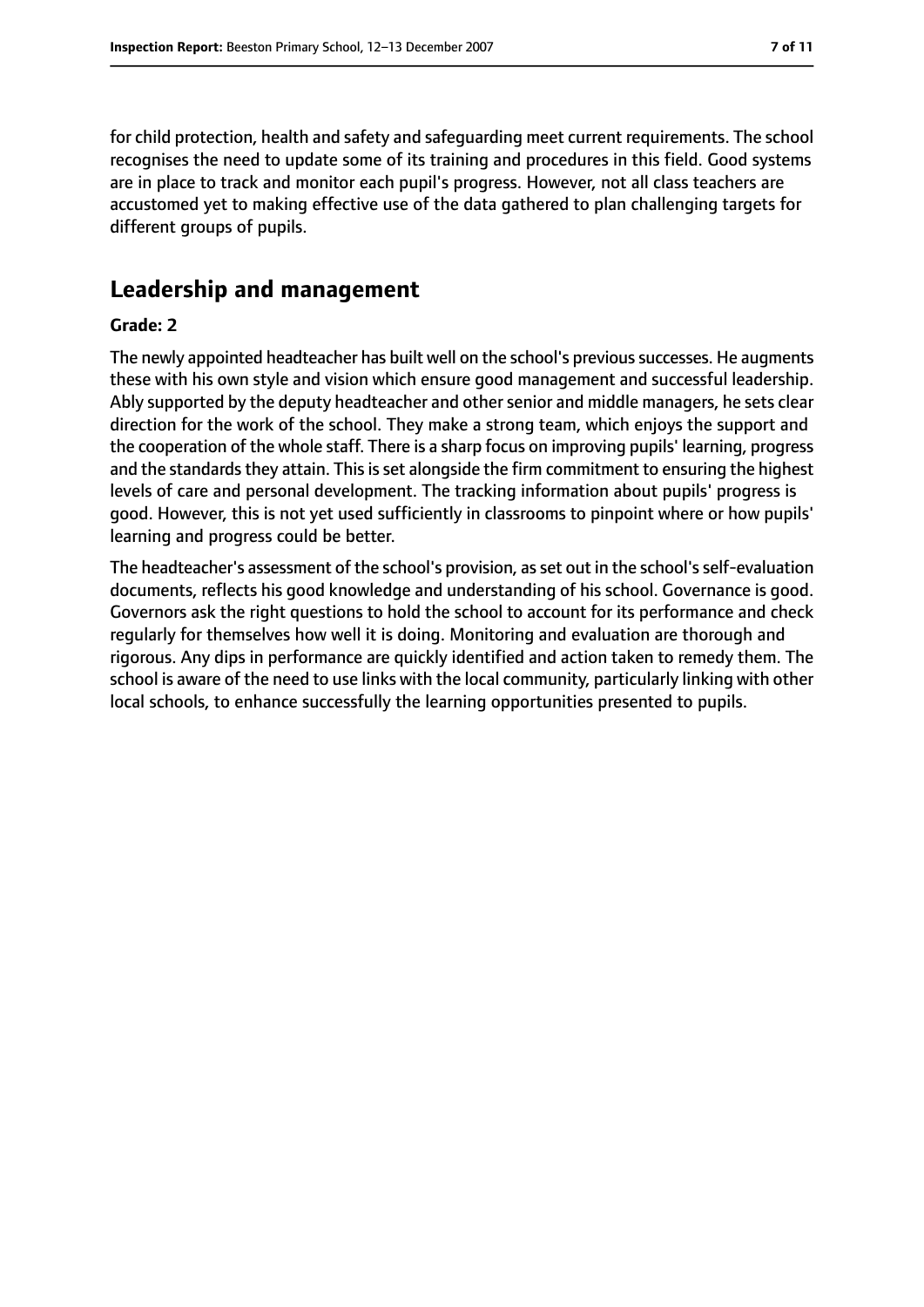**Any complaints about the inspection or the report should be made following the procedures set out in the guidance 'Complaints about school inspection', which is available from Ofsted's website: www.ofsted.gov.uk.**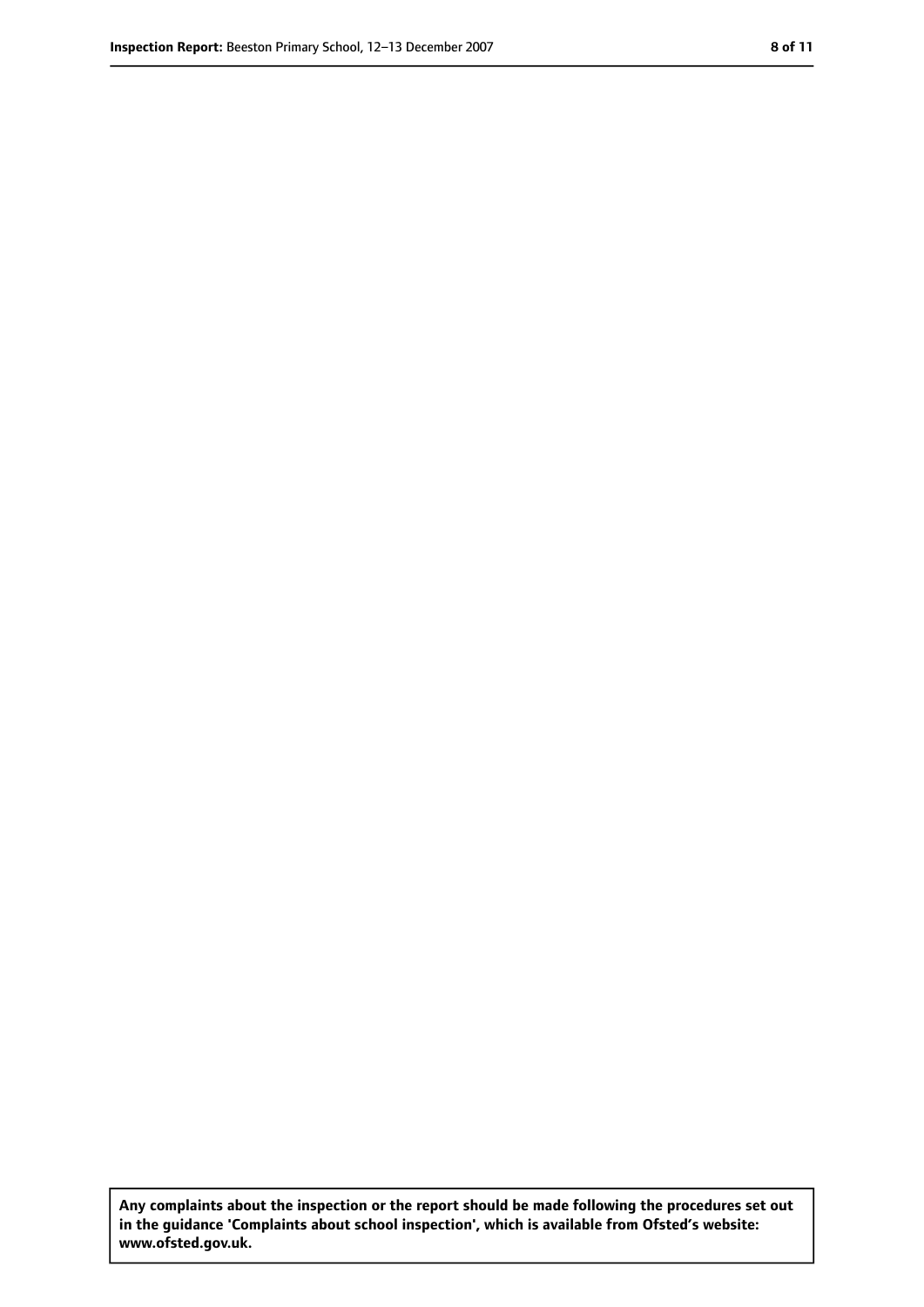#### **Annex A**

# **Inspection judgements**

| $^{\backprime}$ Key to judgements: grade 1 is outstanding, grade 2 good, grade 3 satisfactory, and | <b>School</b>  |
|----------------------------------------------------------------------------------------------------|----------------|
| arade 4 inadequate                                                                                 | <b>Overall</b> |

# **Overall effectiveness**

| How effective, efficient and inclusive is the provision of education, integrated<br>care and any extended services in meeting the needs of learners? |     |
|------------------------------------------------------------------------------------------------------------------------------------------------------|-----|
| Effective steps have been taken to promote improvement since the last<br>inspection                                                                  | Yes |
| How well does the school work in partnership with others to promote learners'<br>well-being?                                                         |     |
| The effectiveness of the Foundation Stage                                                                                                            |     |
| The capacity to make any necessary improvements                                                                                                      |     |

#### **Achievement and standards**

| How well do learners achieve?                                                                               |  |
|-------------------------------------------------------------------------------------------------------------|--|
| The standards <sup>1</sup> reached by learners                                                              |  |
| How well learners make progress, taking account of any significant variations between<br>groups of learners |  |
| How well learners with learning difficulties and disabilities make progress                                 |  |

### **Personal development and well-being**

| How good is the overall personal development and well-being of the<br>learners?                                  |  |
|------------------------------------------------------------------------------------------------------------------|--|
| The extent of learners' spiritual, moral, social and cultural development                                        |  |
| The extent to which learners adopt healthy lifestyles                                                            |  |
| The extent to which learners adopt safe practices                                                                |  |
| How well learners enjoy their education                                                                          |  |
| The attendance of learners                                                                                       |  |
| The behaviour of learners                                                                                        |  |
| The extent to which learners make a positive contribution to the community                                       |  |
| How well learners develop workplace and other skills that will contribute to<br>their future economic well-being |  |

### **The quality of provision**

| How effective are teaching and learning in meeting the full range of the<br>learners' needs?          |  |
|-------------------------------------------------------------------------------------------------------|--|
| How well do the curriculum and other activities meet the range of needs<br>and interests of learners? |  |
| How well are learners cared for, guided and supported?                                                |  |

 $^1$  Grade 1 - Exceptionally and consistently high; Grade 2 - Generally above average with none significantly below average; Grade 3 - Broadly average to below average; Grade 4 - Exceptionally low.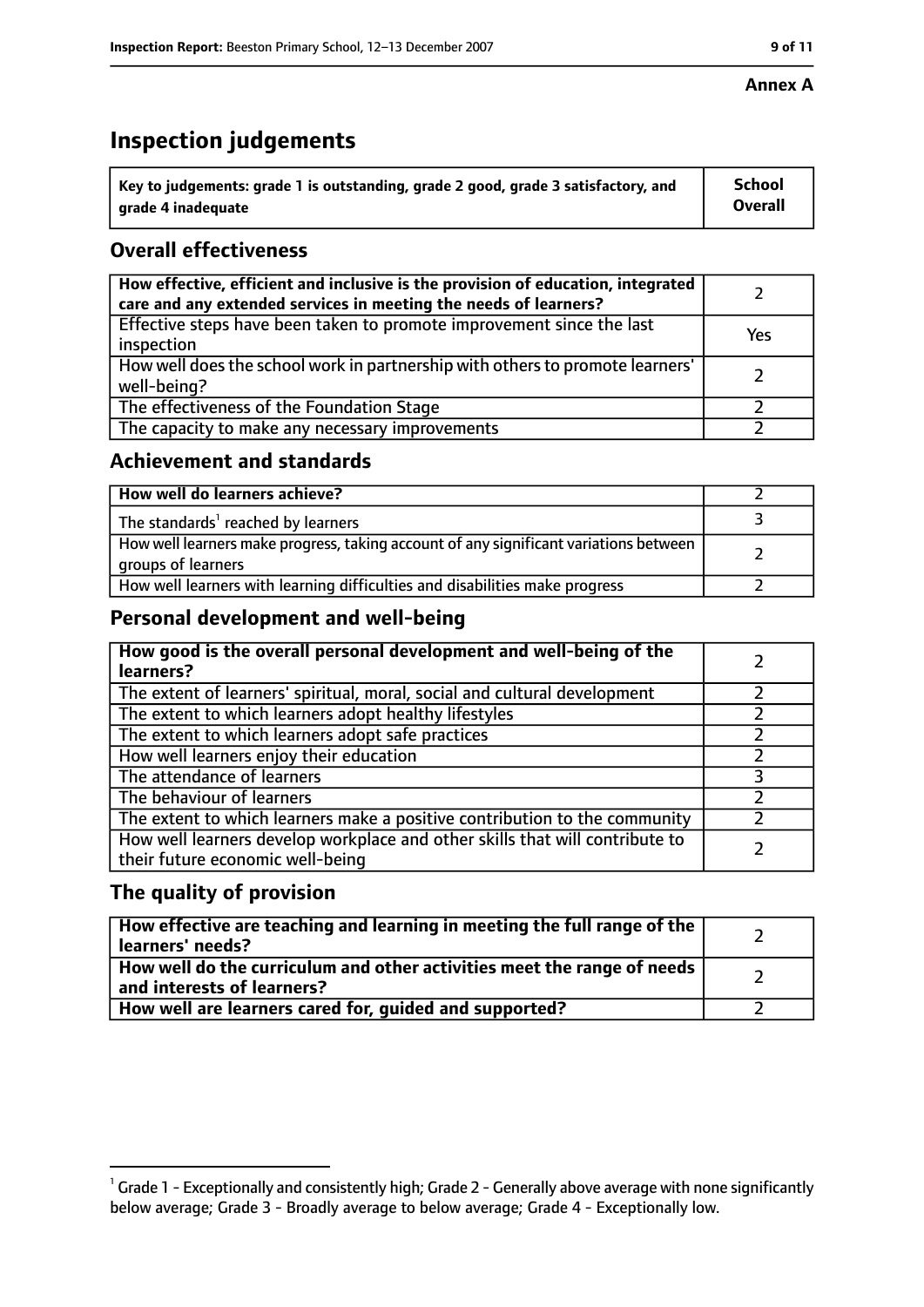# **Leadership and management**

| How effective are leadership and management in raising achievement              |     |
|---------------------------------------------------------------------------------|-----|
| and supporting all learners?                                                    |     |
| How effectively leaders and managers at all levels set clear direction leading  |     |
| to improvement and promote high quality of care and education                   |     |
| How effectively leaders and managers use challenging targets to raise standards |     |
| The effectiveness of the school's self-evaluation                               |     |
| How well equality of opportunity is promoted and discrimination tackled so      |     |
| that all learners achieve as well as they can                                   |     |
| How effectively and efficiently resources, including staff, are deployed to     | 7   |
| achieve value for money                                                         |     |
| The extent to which governors and other supervisory boards discharge their      |     |
| responsibilities                                                                |     |
| Do procedures for safequarding learners meet current government                 | Yes |
| requirements?                                                                   |     |
| Does this school require special measures?                                      | No  |
| Does this school require a notice to improve?                                   | No  |